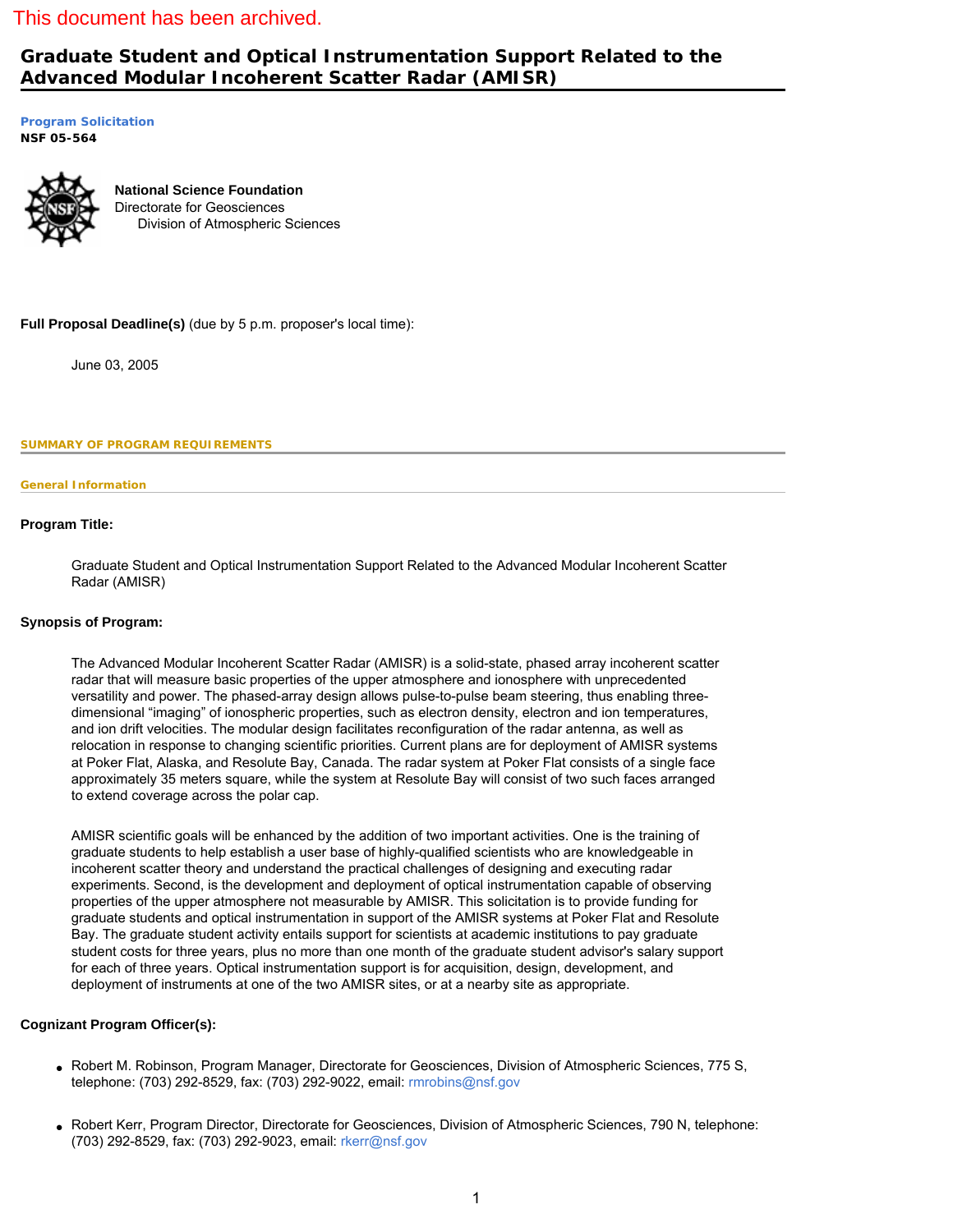- Kile B. Baker, Program Director, Directorate for Geosciences, Division of Atmospheric Sciences, 775 S, telephone: (703) 292-8519, fax: (703) 292-9022, email: [kbaker@nsf.gov](mailto:kbaker@nsf.gov)
- Richard A. Behnke, Section Head, Directorate for Geosciences, Division of Atmospheric Sciences, 775 S, telephone: (703) 292-8518, fax: (703) 292-9022, email: [rbehnke@nsf.gov](mailto:rbehnke@nsf.gov)

# **Applicable Catalog of Federal Domestic Assistance (CFDA) Number(s):**

 $\bullet$  47.050 --- Geosciences

# **Eligibility Information**

- **Organization Limit:** Proposals for graduate student support should be from academic institutions, or include a coinvestigator from an academic institution. See the full text of this solicitation for further information.
- **PI Eligibility Limit:** None Specified.
- **Limit on Number of Proposals:** None Specified.

### **Award Information**

- **Anticipated Type of Award:** Standard or Continuing Grant
- **Estimated Number of Awards:** 5 to 11
- **Anticipated Funding Amount:** \$900,000 in FY06, pending availability of funds.

### **Proposal Preparation and Submission Instructions**

**A. Proposal Preparation Instructions**

● **Full Proposal Preparation Instructions:** Standard GPG Guidelines apply.

# **B. Budgetary Information**

- **Cost Sharing Requirements:** Cost Sharing is not required.
- **Indirect Cost (F&A) Limitations:** Not Applicable.
- **Other Budgetary Limitations:** Not Applicable.

### **C. Due Dates**

● **Full Proposal Deadline Date(s)** (due by 5 p.m. proposer's local time): June 03, 2005

# **Proposal Review Information**

● **Merit Review Criteria:** National Science Board approved criteria. Additional merit review considerations apply. Please see the full text of this solicitation for further information.

### **Award Administration Information**

- **Award Conditions:** Standard NSF award conditions apply.
- **Reporting Requirements:** Standard NSF reporting requirements apply.

### <span id="page-1-0"></span>**TABLE OF CONTENTS**

**[Summary of Program Requirements](#page-0-0)**

- I. **[Introduction](#page-2-0)**
- II. **[Program Description](#page-2-1)**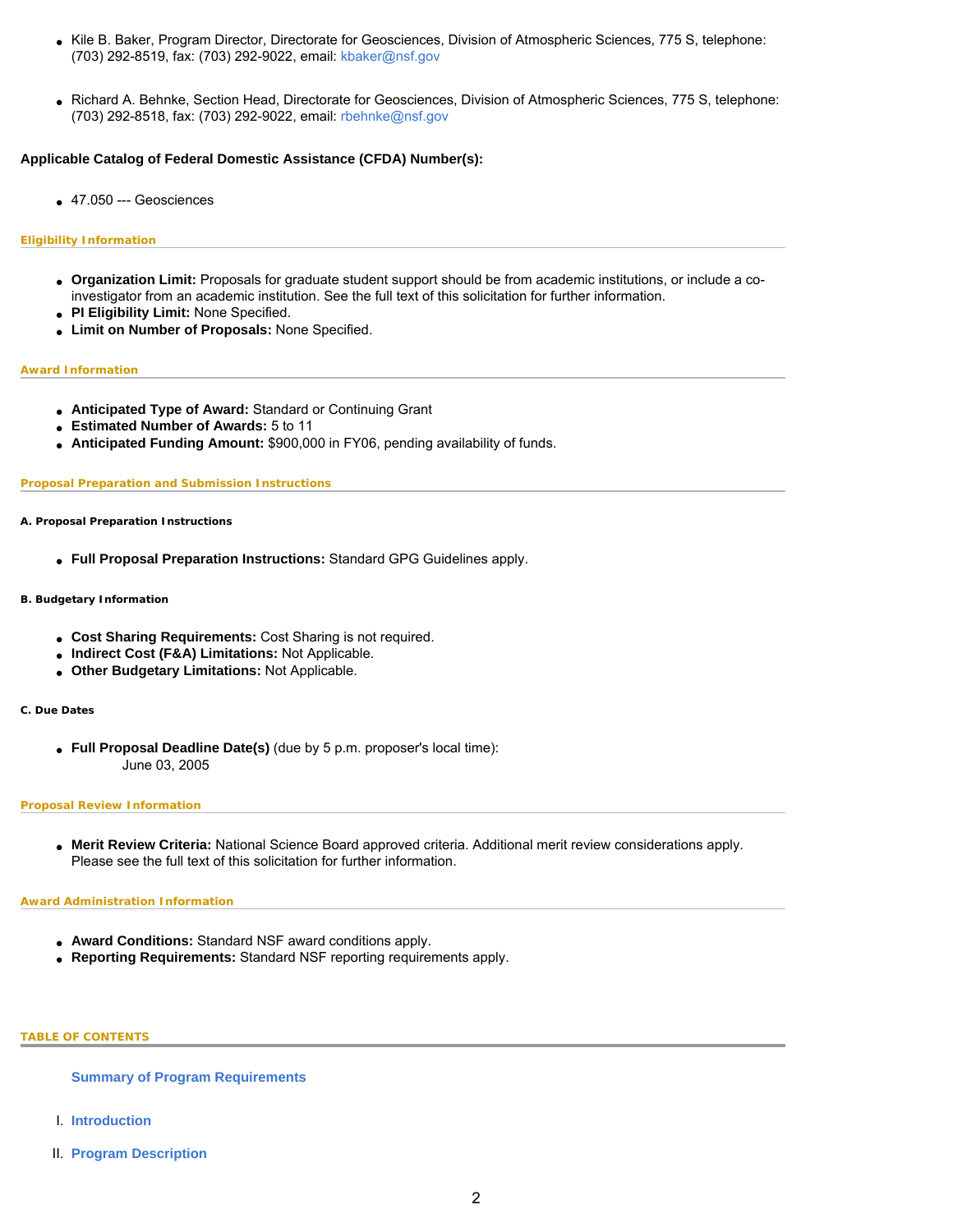# III. **[Eligibility Information](#page-4-0)**

# IV. **[Award Information](#page-4-1)**

# V. **[Proposal Preparation and Submission Instructions](#page-4-2)**

- A. [Proposal Preparation Instructions](#page-4-2)
- B. [Budgetary Information](#page-4-3)
- C. [Due Dates](#page-5-0)
- D. [FastLane Requirements](#page-5-1)

# VI. **[Proposal Review Information](#page-5-2)**

- A. [NSF Proposal Review Process](#page-5-3)
- B. [Review Protocol and Associated Customer Service Standard](#page-6-0)

# VII. **[Award Administration Information](#page-7-0)**

- A. [Notification of the Award](#page-7-1)
- B. [Award Conditions](#page-7-2)
- C. [Reporting Requirements](#page-7-3)

# VIII. **[Contacts for Additional Information](#page-7-4)**

IX. **[Other Programs of Interest](#page-8-0)**

# <span id="page-2-0"></span>**I. INTRODUCTION**

The Advanced Modular Incoherent Scatter Radar (AMISR) is a new radar being constructed in Alaska and Canada. The solidstate, phased-array incoherent scatter radars are designed to measure basic properties of the upper atmosphere and ionosphere with unprecedented versatility and power. The phased-array design allows pulse-to-pulse beam steering, enabling three-dimensional "imaging" of ionospheric properties, such as electron density, electron and ion temperatures, and ion drift velocities. The modular design facilitates reconfiguration of the radar antenna, as well as relocation in response to changing scientific priorities. Current plans are for deployment of AMISR systems at Poker Flat, Alaska, and Resolute Bay, Canada. The radar system at Poker Flat consists of a single face approximately 35 meters square, while the system at Resolute Bay will consist of two such faces arranged to extend coverage across the polar cap.

AMISR scientific goals will be enhanced by the addition of two important activities. One is the training of graduate students to help establish a user base of highly-qualified scientists who are knowledgeable in incoherent scatter theory and understand the practical challenges of designing and executing radar experiments. Second, is the development and deployment of optical instrumentation capable of observing properties of the upper atmosphere not measurable by AMISR. This solicitation is to provide funding for graduate students and optical instrumentation in support of the AMISR systems at Poker Flat and Resolute Bay. The graduate student activity entails support for scientists at academic institutions to pay graduate student costs for three years, plus no more than one month of the graduate student advisor's salary support for each of three years. Optical instrumentation support is for acquisition, design, development, and deployment of instruments at one of the two AMISR sites, or at a nearby site as appropriate.

Although incoherent scatter radars have been used for more than four decades to observe the upper atmosphere and ionosphere, the theory and practice of incoherent scatter is not a standard part of university undergraduate and graduate course curricula. Thus, well-trained graduate students have originated from the few universities in which senior faculty members have the necessary knowledge and experience to provide high-quality instruction to students. On the other hand, incoherent scatter radar data has become an essential element in graduate student research across many domains of space science. Because of the improving capabilities and growing complexity of incoherent scatter radars, it is critical that students possess a thorough understanding of not only how to interpret incoherent scatter radar data, but also how to design and implement new and innovative radar experiments. This solicitation provides support for graduate students, through their thesis advisors, to conduct research that depends heavily on incoherent scatter radar, particularly the Advanced Modular Incoherent Scatter Radar, which will have unprecedented versatility and flexibility for making ionospheric measurements.

<span id="page-2-1"></span>In addition to knowledgeable graduate students, success of AMISR depends on the availability of ancillary measurements of ionospheric and thermospheric properties using optical techniques. Past experience with incoherent scatter radars has shown that scientific research is enhanced by the complementary view provided by optical instrumentation such as spectrometers, all-sky cameras, interferometers, and lidars. Although some of these instruments may already be operating at the AMISR sites in Alaska and Canada, opportunities exist for development and deployment of other optical instruments, either at the sites or at strategically located near-by sites. This solicitation provides support for innovative optical instrumentation that would enhance the scientific research resulting from AMISR observations.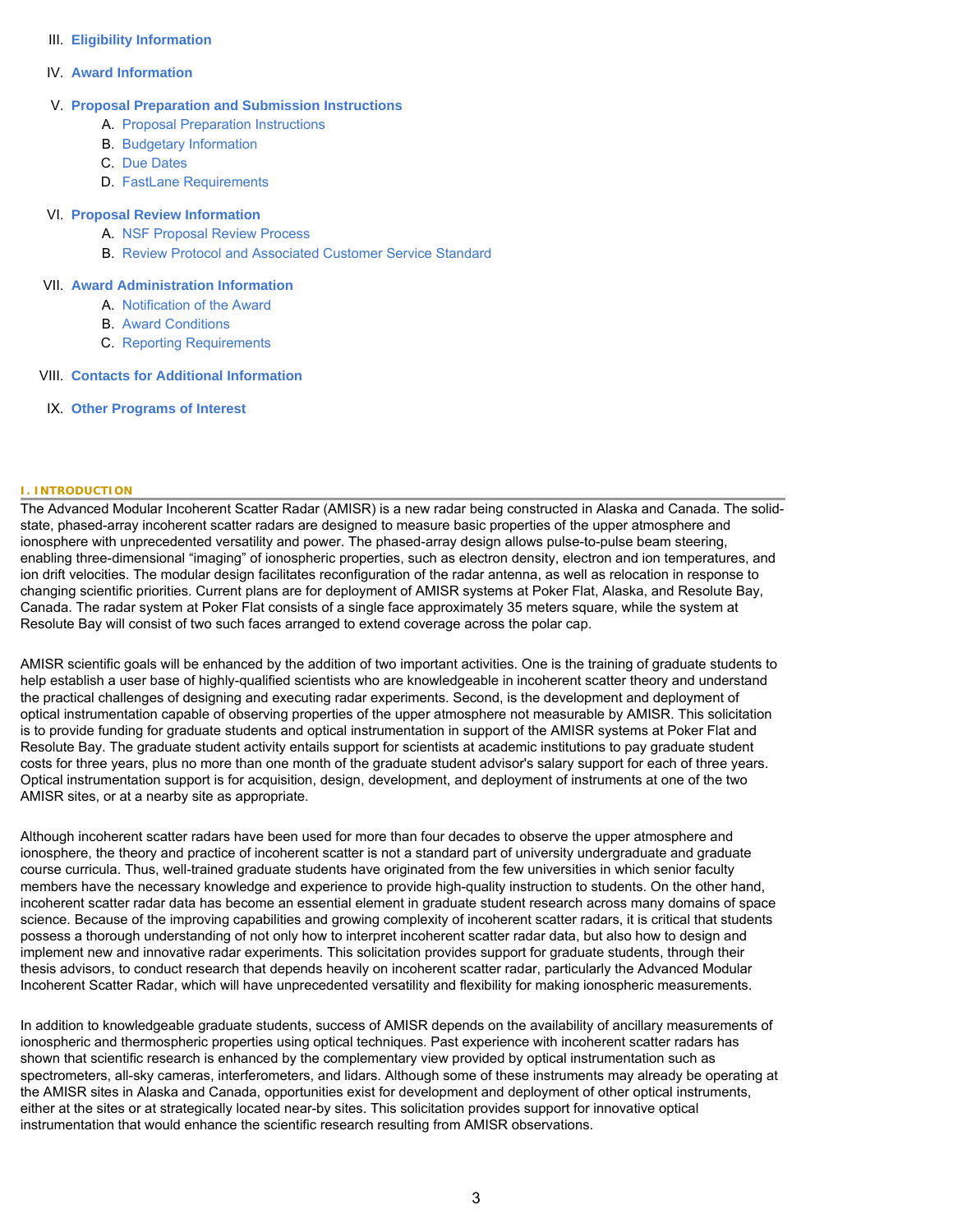### **II. PROGRAM DESCRIPTION**

The National Science Foundation currently supports the operation of four incoherent scatter radars located in Peru, Puerto Rico, Massachusetts, and Greenland. The four radars provide observations of the ionosphere and thermosphere from the magnetic equator to very high magnetic latitudes at the boundary of the polar cap. The absence of coverage within the polar cap has inhibited research on many important ionospheric and atmospheric processes near the magnetic pole. The demand for polar cap observations has also led to recognition of other important gaps in radar coverage. The concept of a relocatable incoherent scatter radar began as a result of earlier plans for the construction of a radar at Resolute Bay, Canada, near the northern polar cap. Subsequent discussions and workshops led to the recommendation that a relocatable radar would provide scientists with the ability to address new research priorities as they arise through the years. The design and development of the Advanced Modular Incoherent Scatter Radar (AMISR) emerged from this recommendation. Initially, AMISR systems will be constructed in Alaska and Canada.

AMISR is a phased-array incoherent scatter radar with unique features that allow efficient and cost-effective dismantling, shipping, and re-assembly. The radar comprises three identical antenna faces, each with approximately three times the sensitivity of the incoherent scatter radar currently operating at Sondre Stromfjord, Greenland. AMISR will provide the means for unique scientific observations via two significant features that have not been technically feasible in the past and will greatly enhance the way observations and experimental campaigns are conducted. First, the phased-array concept will allow pulse-to-pulse beam steering, thus enabling three-dimensional "imaging" of electron density features in high signal-to-noise environments. Second, an incoherent scatter radar with a solid-state transmitter and no moving parts will increase immunity to single-point radar failures, and allow extended operating periods with remote internet access and minimal on-site personnel.

The radar beam from each AMISR face can be steered instantaneously to within 25° of the bore sight of the antenna. Deployment plans for the three AMISR faces include the construction of one face at Poker Flat, Alaska, and two faces at Resolute Bay, Canada. The face at Poker Flat will be canted at an angle of 16° from the zenith in a direction 15° east of geographic north. This is to give maximum coverage to the north of Poker Flat for better viewing of aurora and the regions of the ionosphere typically sampled by sounding rockets launched from the collocated rocket range. The two faces at Resolute Bay will be canted in such a way as to give extended coverage in one direction. At this time, the azimuthal orientation of this extended coverage has not been decided. In addition, each AMISR face contains 4096 individual antenna elements with 8 receivers, so that each receiver is connected to 512 elements. This provides the capability of performing interferometric measurements using subsets of the AMISR face. With the expanded versatility of the AMISR system, the importance of creating and maintaining a knowledgeable user base is critical to the success of AMISR related research.

AMISR science priorities are described in detail in a workshop report titled "Relocatable Atmospheric Observatory: April 7-8 Workshop Report". A link to this report can be found at [http://transport.sri.com/AMISR/Sections/Introduction.](http://transport.sri.com/AMISR/Sections/Introduction) Generally, the AMISR system at Poker Flat will be used to investigate auroral processes, such as the origin and nature of auroral arcs, diffuse aurora, pulsating aurora, and westward traveling surges. The radar will measure the height profile of ionospheric properties, which can be used to study energy balance in the upper atmosphere and the exchange of mass and energy between the thermosphere and magnetosphere. The location at Poker Flat is also ideal for studying the auroral electrojet and how the high latitude ionosphere is electrodynamically coupled to the solar wind and magnetosphere.

At Resolute Bay, the AMISR system will observe polar cap arcs and how they relate to and reflect the magnetic structure of the magnetosphere. The development and motion of polar auroral forms are intricately tied to variations in the solar wind. The electric fields in the polar cap are also a direct consequence of magnetic coupling to the solar wind. AMISR will observe the polar wind, which is an important source of ionospheric ions in the magnetosphere. Ionospheric structure observed by AMISR will help scientists understand the origin and evolution of large-scale plasma clouds that originate in the dayside and are convected anti-sunward across the poles. This large-scale plasma structure is related to small-scale structure that produces scintillation of radio signals.

This solicitation is to provide support for two types of activities that will enhance AMISR-related research: support for graduate student participation in AMISR research and support for optical instrumentation to enhance AMISR observations.

Graduate Student Support. Realization of the AMISR scientific goals requires highly-qualified graduate students who are trained in incoherent scatter theory and understand the practical challenges of designing and executing radar experiments. Because incoherent scatter theory and practice is not a part of traditional undergraduate or graduate course curricula, training of graduate students is typically accomplished as part of their research experience. To enhance this exposure, the student must (1) be conducting research that is highly dependent on incoherent scatter radar data, and (2) have an advisor with the necessary knowledge and experience to provide the proper mentorship. This solicitation is aimed at university researchers who have the required experience to properly instruct graduate students in incoherent scatter-related research, as well as the theory and practice of the incoherent scatter technique.

Awards resulting from this solicitation will be for three years and will cover graduate student expenses plus no more than one month of support for the student's advisor. The advisor should have demonstrated experience in conducting research and performing experiments using incoherent scatter radars. The particular graduate student to be supported need not be identified in the proposal, but if not identified, a clear and convincing recruitment plan should be included in the project description. The proposal should describe a well-focused research plan involving one or both of the AMISR systems, with a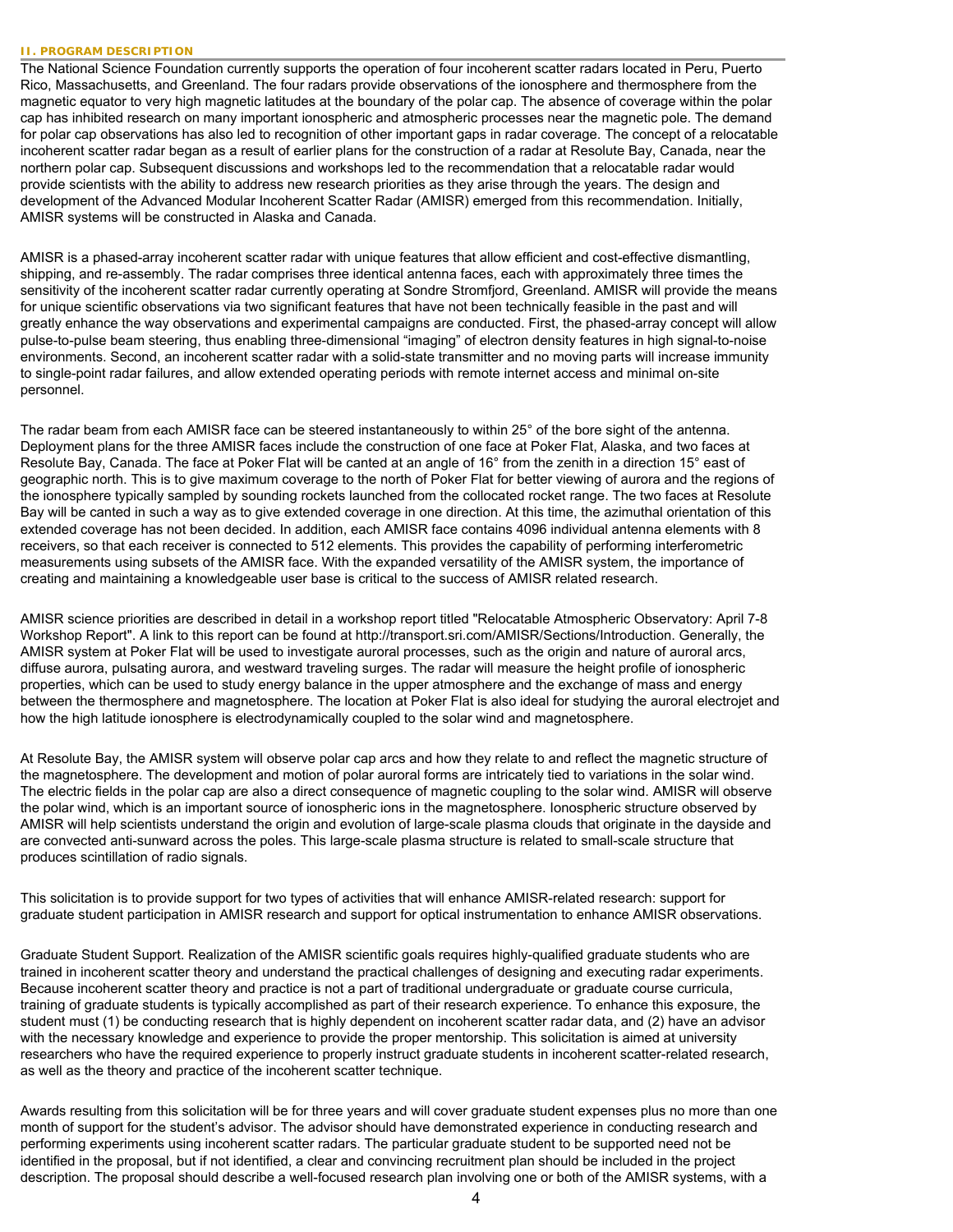reasonable schedule for completion and closure of the research within the three years of the award. Proposers should carefully describe the type and quantity of AMISR observations necessary for conducting the proposed research. If proposing AMISR observations beyond the scope typically available from existing incoherent scatter radars, proposers should ensure that the required radar operations are possible. Information about AMISR can be found at <http://isr.sri.com/iono/amisr/>which also contains points of contact for question regarding AMISR operations.

Optical Instrumentation. Ancillary optical observations are an important aspect of incoherent scatter radar observations, and coordinated optical and radar measurements offer the means to measure comprehensive properties of the upper atmosphere and ionosphere. Existing optical instrumentation at Poker Flat and Resolute Bay are described at the following web sites: <http://www.pfrr.alaska.edu/>and<http://www.isr.sri.com/iono/epco/epco.html>, respectively. These web sites contain points of contact for more detailed information about instrumentation operating at the two sites. Proposers should not assume that the presence of a particular instrument at a site prevents the deployment of a similar instrument. The operational status of existing instruments and the extent to which the data are made available for general use should be considered in evaluating the need for additional instrumentation. Proposers may also deploy instruments at locations at sites close to, but not collocated with, instruments at Poker Flat and Resolute Bay, provided the nearby observations can be scientifically justified in terms of their potential to enhance AMISR research projects.

Awards resulting from this solicitation will cover the cost of acquisition, design, development, and deployment, as appropriate. Funding for operation of the instrument and conducting associated research using the data from the instrument should not be proposed to this solicitation. However, the type of research enabled by the instrument should be carefully described and adequately justified. New instruments should be described in terms of their heritage and technical feasibility. Proposers should specify expected performance levels after deployment so that the adequacy of the instrument to achieve research objectives can be assessed. A plan for data processing and dissemination should be included, but only to quantify the effort involved in making the data available for scientific use. Autonomous operation is an important, but not required, aspect of the instrument design, as is ease of data acquisition, processing, and dissemination. If an instrument requires on-site operation and maintenance, the level of such support should be described in detail. In some cases, proposers should consider obtaining a letter of support from points of contact responsible for either the Poker Flat or Resolute Bay (see above), particularly if operation of the instrument might represent a significant demand on facility staff time.

# <span id="page-4-0"></span>**III. ELIGIBILITY INFORMATION**

The categories of proposers identified in the [Grant Proposal Guide](http://www.nsf.gov/pubs/2001/nsf012/nsf0102_1.html#whomaysubmit) are eligible to submit proposals under this program announcement/solicitation. However, proposals for graduate student support should be from academic institutions, or include a co-investigator from an academic institution, to ensure the graduate student research will be part of a university-approved Ph. D. degree program.

# <span id="page-4-1"></span>**IV. AWARD INFORMATION**

<span id="page-4-2"></span>Estimated program budget, number of awards and average award size/duration are subject to the availability of funds. In FY06, approximately \$600,000 will be available for one to six standard grants for proposed optical instrumentation activities. For graduate student support, approximately \$300,000 per year is available for four or five three-year continuing grants.

# **V. PROPOSAL PREPARATION AND SUBMISSION INSTRUCTIONS**

# **A. Proposal Preparation Instructions**

# **Full Proposal Instructions:**

Proposals submitted in response to this program announcement/solicitation should be prepared and submitted in accordance with the general guidelines contained in the NSF *Grant Proposal Guide* (GPG). The complete text of the GPG is available electronically on the NSF Website at: [http://www.nsf.gov/publications/pub\\_summ.jsp?ods\\_key=gpg.](http://www.nsf.gov/publications/pub_summ.jsp?ods_key=gpg) Paper copies of the GPG may be obtained from the NSF Publications Clearinghouse, telephone (703) 292-7827 or by e-mail from [pubs@nsf.gov.](mailto:pubs@nsf.gov)

<span id="page-4-3"></span>Proposers are reminded to identify the program announcement/solicitation number (05-564) in the program announcement/ solicitation block on the NSF *Cover Sheet For Proposal to the National Science Foundation*. Compliance with this requirement is critical to determining the relevant proposal processing guidelines. Failure to submit this information may delay processing.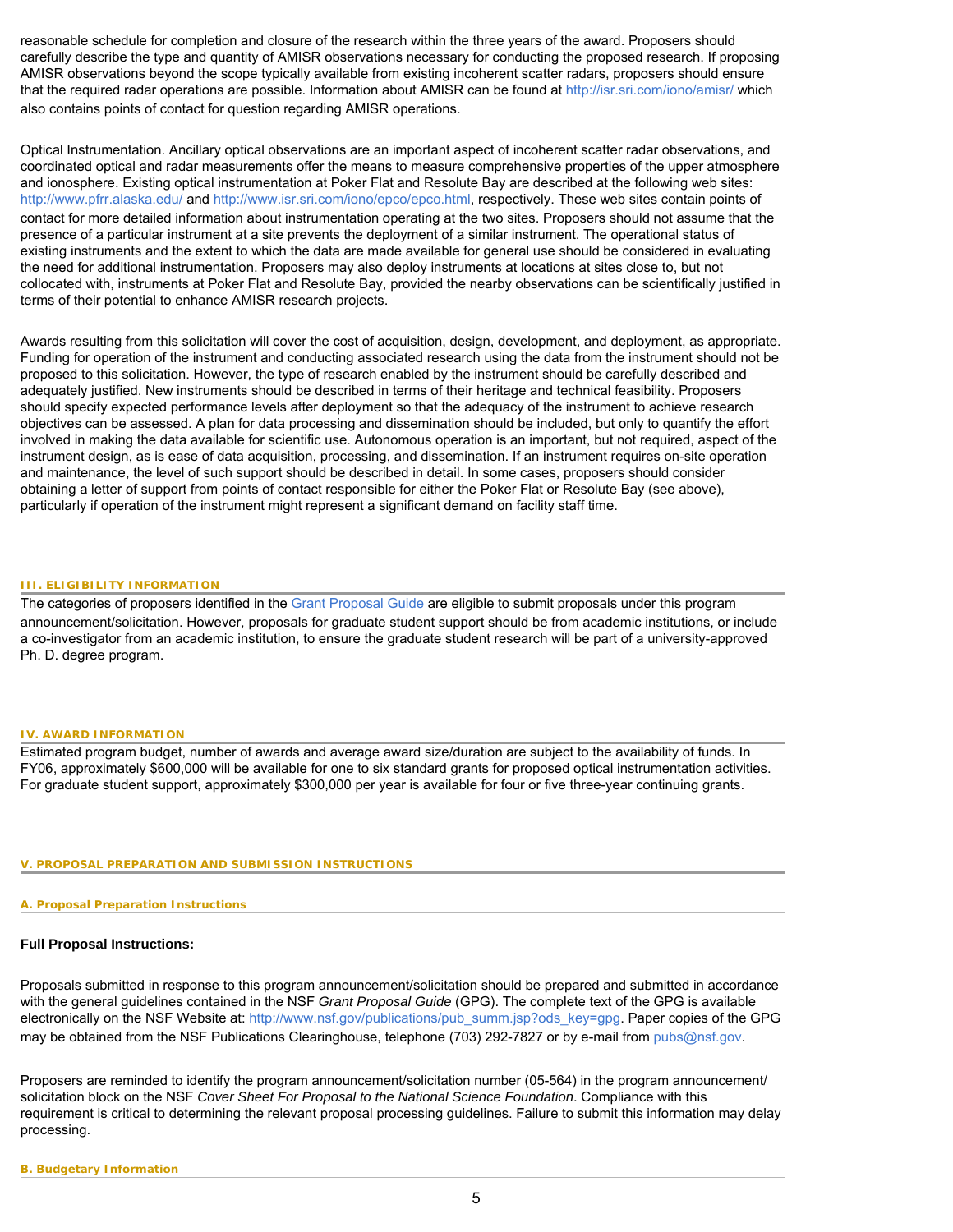# **Cost Sharing:**

Cost sharing is not required in proposals submitted under this Program Solicitation.

### <span id="page-5-0"></span>**C. Due Dates**

Proposals must be submitted by the following date(s):

**Full Proposal Deadline(s)** (due by 5 p.m. proposer's local time):

June 03, 2005

### <span id="page-5-1"></span>**D. FastLane Requirements**

Proposers are required to prepare and submit all proposals for this announcement/solicitation through the FastLane system. Detailed instructions for proposal preparation and submission via FastLane are available at: [https://www.fastlane.nsf.gov/a1/](https://www.fastlane.nsf.gov/a1/newstan.htm) [newstan.htm](https://www.fastlane.nsf.gov/a1/newstan.htm). For FastLane user support, call the FastLane Help Desk at 1-800-673-6188 or e-mail [fastlane@nsf.gov.](mailto:fastlane@nsf.gov) The FastLane Help Desk answers general technical questions related to the use of the FastLane system. Specific questions related to this program announcement/solicitation should be referred to the NSF program staff contact(s) listed in Section VIII of this announcement/solicitation.

*Submission of Electronically Signed Cover Sheets*. The Authorized Organizational Representative (AOR) must electronically sign the proposal Cover Sheet to submit the required proposal certifications (see Chapter II, Section C of the [Grant Proposal](http://www.nsf.gov/publications/pub_summ.jsp?ods_key=gpg)  [Guide](http://www.nsf.gov/publications/pub_summ.jsp?ods_key=gpg) for a listing of the certifications). The AOR must provide the required electronic certifications within five working days following the electronic submission of the proposal. Proposers are no longer required to provide a paper copy of the signed Proposal Cover Sheet to NSF. Further instructions regarding this process are available on the FastLane Website at: [http://](http://www.fastlane.nsf.gov/) [www.fastlane.nsf.gov](http://www.fastlane.nsf.gov/)

### <span id="page-5-3"></span><span id="page-5-2"></span>**VI. PROPOSAL REVIEW INFORMATION**

### **A. NSF Proposal Review Process**

Reviews of proposals submitted to NSF are solicited from peers with expertise in the substantive area of the proposed research or education project. These reviewers are selected by Program Officers charged with the oversight of the review process. NSF invites the proposer to suggest, at the time of submission, the names of appropriate or inappropriate reviewers. Care is taken to ensure that reviewers have no conflicts with the proposer. Special efforts are made to recruit reviewers from non-academic institutions, minority-serving institutions, or adjacent disciplines to that principally addressed in the proposal.

The National Science Board approved revised criteria for evaluating proposals at its meeting on March 28, 1997 [\(NSB 97-](http://www.nsf.gov/publications/pub_summ.jsp?ods_key=nsb9772) [72\).](http://www.nsf.gov/publications/pub_summ.jsp?ods_key=nsb9772) All NSF proposals are evaluated through use of the two merit review criteria. In some instances, however, NSF will employ additional criteria as required to highlight the specific objectives of certain programs and activities.

On July 8, 2002, the NSF Director issued [Important Notice 127,](http://www.nsf.gov/publications/pub_summ.jsp?ods_key=iin127) Implementation of new Grant Proposal Guide Requirements Related to the Broader Impacts Criterion. This Important Notice reinforces the importance of addressing both criteria in the preparation and review of all proposals submitted to NSF. NSF continues to strengthen its internal processes to ensure that both of the merit review criteria are addressed when making funding decisions.

In an effort to increase compliance with these requirements, the January 2002 issuance of the GPG incorporated revised proposal preparation guidelines relating to the development of the Project Summary and Project Description. Chapter II of the GPG specifies that Principal Investigators (PIs) must address both merit review criteria in separate statements within the onepage Project Summary. This chapter also reiterates that broader impacts resulting from the proposed project must be addressed in the Project Description and described as an integral part of the narrative.

Effective October 1, 2002, NSF will return without review proposals that do not separately address both merit review criteria within the Project Summary. It is believed that these changes to NSF proposal preparation and processing guidelines will more clearly articulate the importance of broader impacts to NSF-funded projects.

The two National Science Board approved merit review criteria are listed below (see the [Grant Proposal Guide](http://www.nsf.gov/publications/pub_summ.jsp?ods_key=gpg) Chapter III.A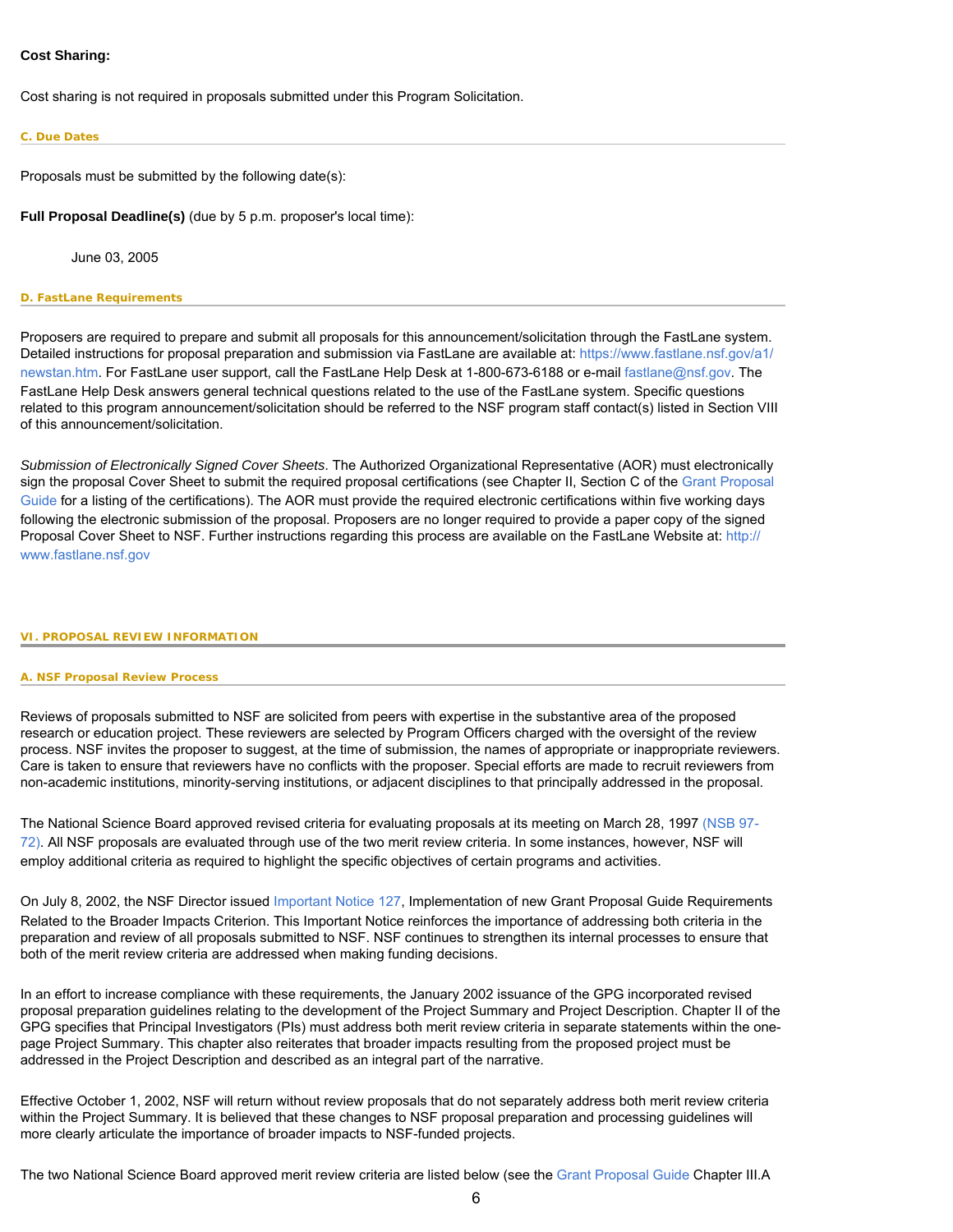for further information). The criteria include considerations that help define them. These considerations are suggestions and not all will apply to any given proposal. While proposers must address both merit review criteria, reviewers will be asked to address only those considerations that are relevant to the proposal being considered and for which he/she is qualified to make judgments.

# **What is the intellectual merit of the proposed activity?**

How important is the proposed activity to advancing knowledge and understanding within its own field or across different fields? How well qualified is the proposer (individual or team) to conduct the project? (If appropriate, the reviewer will comment on the quality of the prior work.) To what extent does the proposed activity suggest and explore creative and original concepts? How well conceived and organized is the proposed activity? Is there sufficient access to resources?

# **What are the broader impacts of the proposed activity?**

How well does the activity advance discovery and understanding while promoting teaching, training, and learning? How well does the proposed activity broaden the participation of underrepresented groups (e.g., gender, ethnicity, disability, geographic, etc.)? To what extent will it enhance the infrastructure for research and education, such as facilities, instrumentation, networks, and partnerships? Will the results be disseminated broadly to enhance scientific and technological understanding? What may be the benefits of the proposed activity to society?

NSF staff will give careful consideration to the following in making funding decisions:

# *Integration of Research and Education*

One of the principal strategies in support of NSF's goals is to foster integration of research and education through the programs, projects, and activities it supports at academic and research institutions. These institutions provide abundant opportunities where individuals may concurrently assume responsibilities as researchers, educators, and students and where all can engage in joint efforts that infuse education with the excitement of discovery and enrich research through the diversity of learning perspectives.

# *Integrating Diversity into NSF Programs, Projects, and Activities*

Broadening opportunities and enabling the participation of all citizens -- women and men, underrepresented minorities, and persons with disabilities -- is essential to the health and vitality of science and engineering. NSF is committed to this principle of diversity and deems it central to the programs, projects, and activities it considers and supports.

**Additional Review Criteria**:For graduate student support, the knowledge and experience of the principal investigator in incoherent scatter theory and practice will be important factors in evaluating the merits of the proposals. Proposals for optical instrumentation will be evaluated according to the scientific objectives, the technical merits of the instrument design, the extent to which the instrument can be operated reliably at remote locations, and the ease with which data can be collected, analyzed, and disseminated for broad scientific use.

# <span id="page-6-0"></span>**B. Review Protocol and Associated Customer Service Standard**

All proposals are carefully reviewed by at least three other persons outside NSF who are experts in the particular field represented by the proposal. Proposals submitted in response to this announcement/solicitation will be reviewed by Ad Hoc and/or panel review.

Reviewers will be asked to formulate a recommendation to either support or decline each proposal. The Program Officer assigned to manage the proposal's review will consider the advice of reviewers and will formulate a recommendation.

A summary rating and accompanying narrative will be completed and submitted by each reviewer. In all cases, reviews are treated as confidential documents. Verbatim copies of reviews, excluding the names of the reviewers, are sent to the Principal Investigator/Project Director by the Program Director. In addition, the proposer will receive an explanation of the decision to award or decline funding.

NSF is striving to be able to tell proposers whether their proposals have been declined or recommended for funding within six months. The time interval begins on the closing date of an announcement/solicitation, or the date of proposal receipt, whichever is later. The interval ends when the Division Director accepts the Program Officer's recommendation.

In all cases, after programmatic approval has been obtained, the proposals recommended for funding will be forwarded to the Division of Grants and Agreements for review of business, financial, and policy implications and the processing and issuance of a grant or other agreement. Proposers are cautioned that only a Grants and Agreements Officer may make commitments, obligations or awards on behalf of NSF or authorize the expenditure of funds. No commitment on the part of NSF should be inferred from technical or budgetary discussions with a NSF Program Officer. A Principal Investigator or organization that makes financial or personnel commitments in the absence of a grant or cooperative agreement signed by the NSF Grants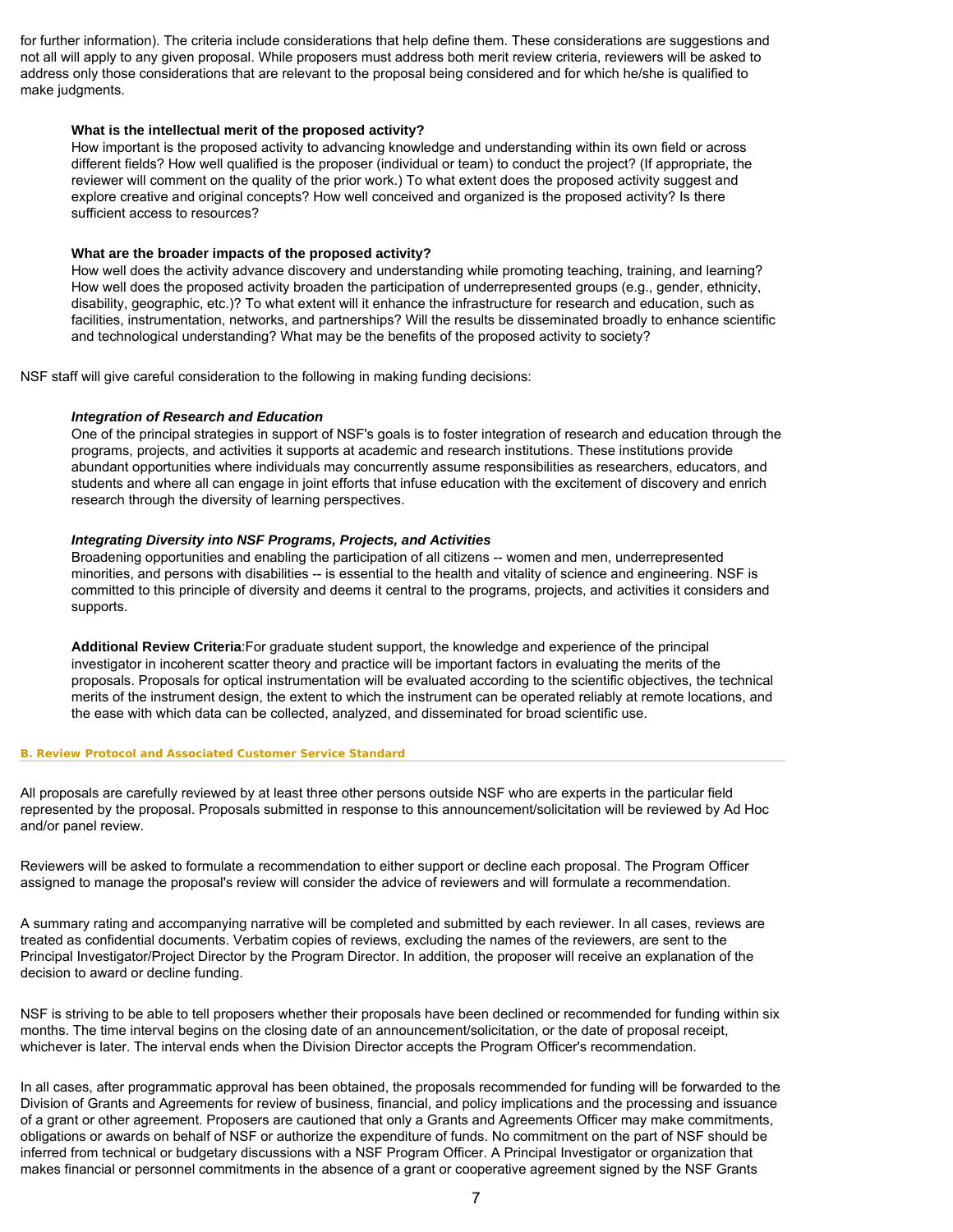### <span id="page-7-1"></span><span id="page-7-0"></span>**VII. AWARD ADMINISTRATION INFORMATION**

### **A. Notification of the Award**

Notification of the award is made to *the submitting organization* by a Grants Officer in the Division of Grants and Agreements. Organizations whose proposals are declined will be advised as promptly as possible by the cognizant NSF Program Division administering the program. Verbatim copies of reviews, not including the identity of the reviewer, will be provided automatically to the Principal Investigator. (See section VI.A. for additional information on the review process.)

#### <span id="page-7-2"></span>**B. Award Conditions**

An NSF award consists of: (1) the award letter, which includes any special provisions applicable to the award and any numbered amendments thereto; (2) the budget, which indicates the amounts, by categories of expense, on which NSF has based its support (or otherwise communicates any specific approvals or disapprovals of proposed expenditures); (3) the proposal referenced in the award letter; (4) the applicable award conditions, such as Grant General Conditions (NSF-GC-1); \* or Federal Demonstration Partnership (FDP) Terms and Conditions \* and (5) any announcement or other NSF issuance that may be incorporated by reference in the award letter. Cooperative agreement awards also are administered in accordance with NSF Cooperative Agreement Terms and Conditions (CA-1). Electronic mail notification is the preferred way to transmit NSF awards to organizations that have electronic mail capabilities and have requested such notification from the Division of Grants and Agreements.

\*These documents may be accessed electronically on NSF's Website at [http://www.nsf.gov/awards/managing/.](http://www.nsf.gov/awards/managing/) Paper copies may be obtained from the NSF Publications Clearinghouse, telephone (703) 292-7827 or by e-mail from [pubs@nsf.gov.](mailto:pubs@nsf.gov)

More comprehensive information on NSF Award Conditions is contained in the NSF *Grant Policy Manual* (GPM) Chapter II, available electronically on the NSF Website at [http://www.nsf.gov/publications/pub\\_summ.jsp?ods\\_key=gpm](http://www.nsf.gov/publications/pub_summ.jsp?ods_key=gpm). The GPM is also for sale through the Superintendent of Documents, Government Printing Office (GPO), Washington, DC 20402. The telephone number at GPO for subscription information is (202) 512-1800. The GPM may be ordered through the GPO Website at [http://www.gpo.gov](http://www.gpo.gov/).

### <span id="page-7-3"></span>**C. Reporting Requirements**

For all multi-year grants (including both standard and continuing grants), the PI must submit an annual project report to the cognizant Program Officer at least 90 days before the end of the current budget period.

Within 90 days after the expiration of an award, the PI also is required to submit a final project report. Failure to provide final technical reports delays NSF review and processing of pending proposals for the PI and all Co-PIs. PIs should examine the formats of the required reports in advance to assure availability of required data.

PIs are required to use NSF's electronic project reporting system, available through FastLane, for preparation and submission of annual and final project reports. This system permits electronic submission and updating of project reports, including information on project participants (individual and organizational), activities and findings, publications, and other specific products and contributions. PIs will not be required to re-enter information previously provided, either with a proposal or in earlier updates using the electronic system.

#### <span id="page-7-4"></span>**VIII. CONTACTS FOR ADDITIONAL INFORMATION**

General inquiries regarding this program should be made to:

- Robert M. Robinson, Program Manager, Directorate for Geosciences, Division of Atmospheric Sciences, 775 S, telephone: (703) 292-8529, fax: (703) 292-9022, email: [rmrobins@nsf.gov](mailto:rmrobins@nsf.gov)
- Robert Kerr, Program Director, Directorate for Geosciences, Division of Atmospheric Sciences, 790 N, telephone: (703) 292-8529, fax: (703) 292-9023, email: [rkerr@nsf.gov](mailto:rkerr@nsf.gov)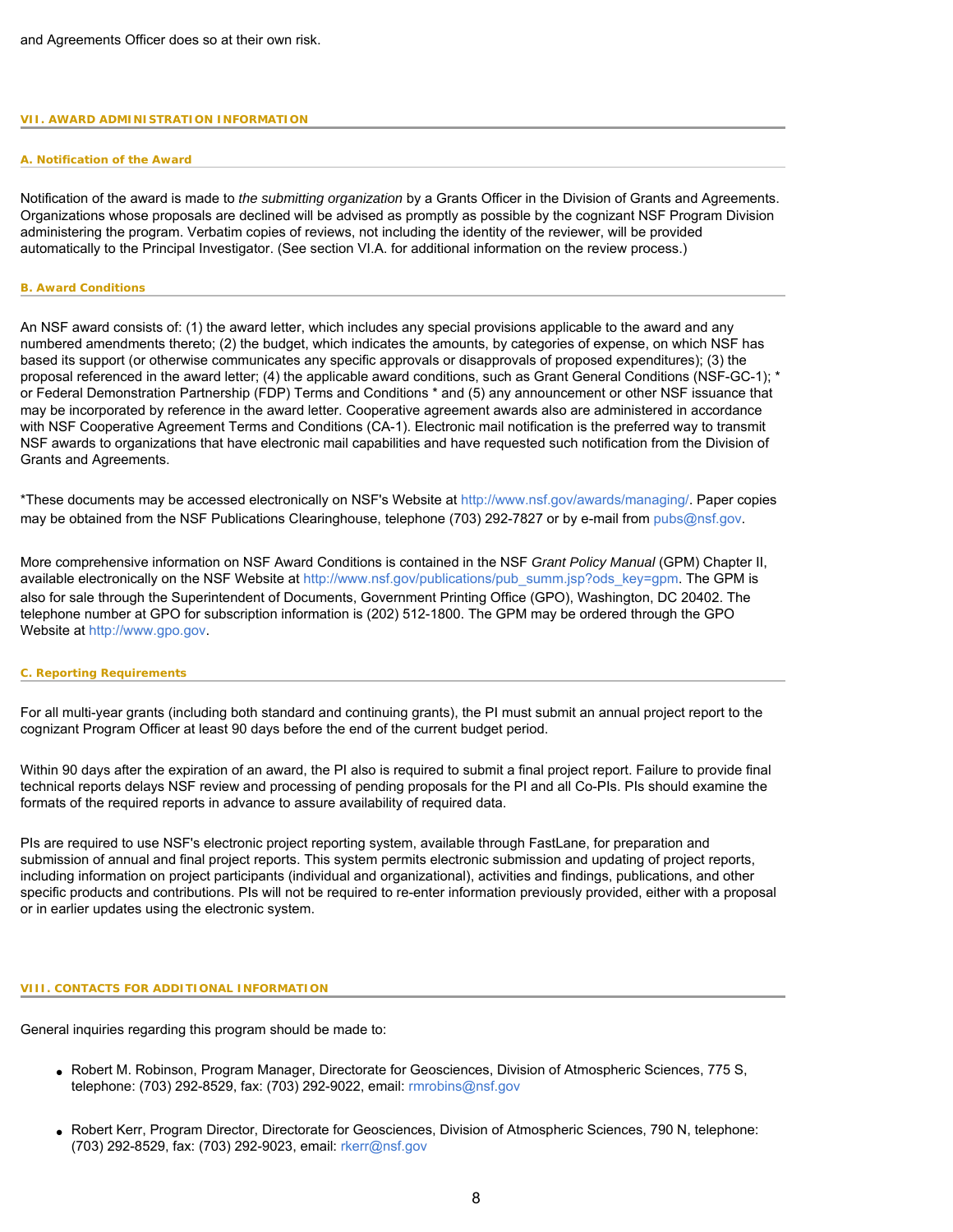- Kile B. Baker, Program Director, Directorate for Geosciences, Division of Atmospheric Sciences, 775 S, telephone: (703) 292-8519, fax: (703) 292-9022, email: [kbaker@nsf.gov](mailto:kbaker@nsf.gov)
- Richard A. Behnke, Section Head, Directorate for Geosciences, Division of Atmospheric Sciences, 775 S, telephone: (703) 292-8518, fax: (703) 292-9022, email: [rbehnke@nsf.gov](mailto:rbehnke@nsf.gov)

For questions related to the use of FastLane, contact:

● Ruth E. Joel, Program Assistant, Directorate for Geosciences, Division of Atmospheric Sciences, 775 S, telephone: (703) 292-8522, fax: (703) 292-9022, email: [rjoel@nsf.gov](mailto:rjoel@nsf.gov)

### <span id="page-8-0"></span>**IX. OTHER PROGRAMS OF INTEREST**

The NSF *Guide to Programs* is a compilation of funding for research and education in science, mathematics, and engineering. The NSF *Guide to Programs* is available electronically at <http://www.nsf.gov/cgi-bin/getpub?gp>. General descriptions of NSF programs, research areas, and eligibility information for proposal submission are provided in each chapter.

Many NSF programs offer announcements or solicitations concerning specific proposal requirements. To obtain additional information about these requirements, contact the appropriate NSF program offices. Any changes in NSF's fiscal year programs occurring after press time for the *Guide to Programs* will be announced in the NSF [E-Bulletin,](http://www.nsf.gov/home/ebulletin) which is updated daily on the NSF Website at [http://www.nsf.gov/home/ebulletin,](http://www.nsf.gov/home/ebulletin) and in individual program announcements/solicitations. Subscribers can also sign up for NSF's [MyNSF News Service](http://www.nsf.gov/mynsf/) [\(http://www.nsf.gov/mynsf/\)](http://www.nsf.gov/mynsf/) to be notified of new funding opportunities that become available.

### **ABOUT THE NATIONAL SCIENCE FOUNDATION**

The National Science Foundation (NSF) funds research and education in most fields of science and engineering. Awardees are wholly responsible for conducting their project activities and preparing the results for publication. Thus, the Foundation does not assume responsibility for such findings or their interpretation.

NSF welcomes proposals from all qualified scientists, engineers and educators. The Foundation strongly encourages women, minorities and persons with disabilities to compete fully in its programs. In accordance with Federal statutes, regulations and NSF policies, no person on grounds of race, color, age, sex, national origin or disability shall be excluded from participation in, be denied the benefits of, or be subjected to discrimination under any program or activity receiving financial assistance from NSF, although some programs may have special requirements that limit eligibility.

*Facilitation Awards for Scientists and Engineers with Disabilities* (FASED) provide funding for special assistance or equipment to enable persons with disabilities (investigators and other staff, including student research assistants) to work on NSF-supported projects. See the GPG Chapter II, Section D.2 for instructions regarding preparation of these types of proposals.

The National Science Foundation promotes and advances scientific progress in the United States by competitively awarding grants and cooperative agreements for research and education in the sciences, mathematics, and engineering.

To get the latest information about program deadlines, to download copies of NSF publications, and to access abstracts of awards, visit the NSF Website at [http://www.nsf.gov](http://www.nsf.gov/)

| • Location:                                            | 4201 Wilson Blvd. Arlington, VA 22230 |
|--------------------------------------------------------|---------------------------------------|
| • For General Information<br>(NSF Information Center): | $(703)$ 292-5111                      |
| • TDD (for the hearing-impaired):                      | (703) 292-5090                        |